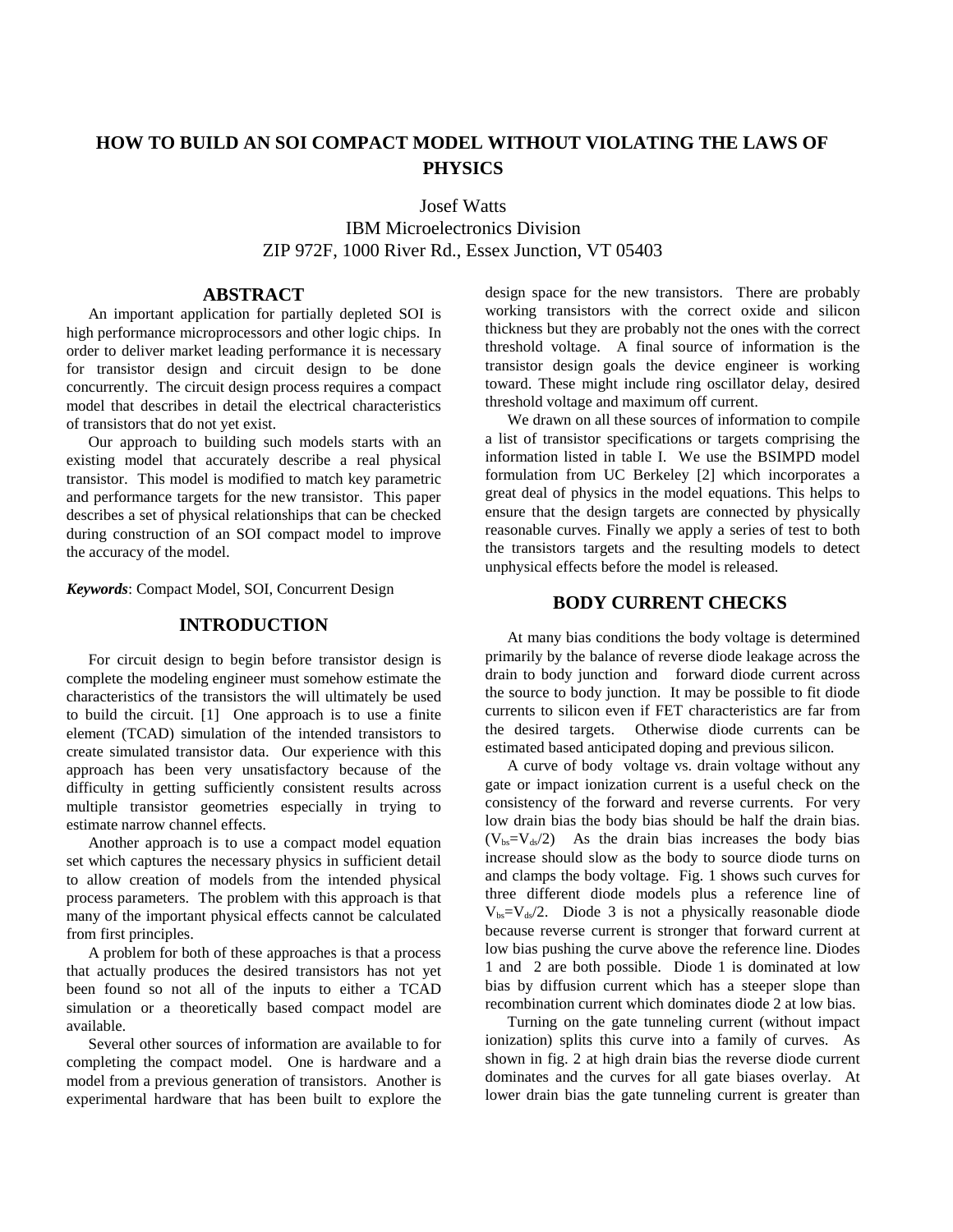the reverse diode current and pulls the body potential up until diode forward current matches the tunneling current. Because the diode and tunneling currents are physically determined by different factors many such curves are possible. Noting at what drain and gate bias the tunneling and diode currents are comparable indicates whether or not these currents have the intended balance.



Fig.1 Body voltage resulting from diode currents only. Diode 1 is unphysical



Fig. 2 Body voltage from balance of gate and diode currents

Fig. 3 shows the interaction of diode currents with impact ionization currents a various gate biases. The kink in body voltage seen here leads directly to the well known kink effect in the IdVd curves. The set of curves in fig 3 passes the sanity checks we apply here. First at low drain bias impact ionization is too small to effect the body

voltage. Second at high drain bias the impact ionization dominates over drain to body diode leakage. And finally the largest impact ionization effect is with an intermediate gate bias, not with the highest gate bias which gives the largest drain current. Unlike diode and gate current impact ionization current changes greatly as drain current model is changed. For this reason these checks need to be made before, during and after drain current fitting.



Fig 3. Body voltage from balance of impact ionization and diode currents

### **DRAIN CURRENT TARGET CHECKS**

Table I shows a typical set transistor parameters for which targets are established to define the current-voltage characteristics as a function of length. Some of these parameters will be readily available because they have already been established by the device designer. Others will have to be estimated from early silicon and previous generation models, silicon or experience. Before attempting to build a model the targets are checked for physical consistency.

Ioff and Vt are connected by the sub threshold slope. Because we use a single point definition of Vt we can calculate sub threshold slope as:

$$
S = \frac{V_t}{\log(I_{Vt}/I_{\text{off}})}
$$

The minimum value for subthreshold slope (S) is approximately 60 mV/decade at  $25C$  (ln(2)kT) for a bulk FET. In a floating body transistor S can be steeper than this because as Vgs increases, drain current and therefore impact ionization current increases. This causes the body to float up reducing Vt and increasing drain current. [3] In practice a partially depleted SOI MOSFET designed for high performance logic will have it's sub threshold slope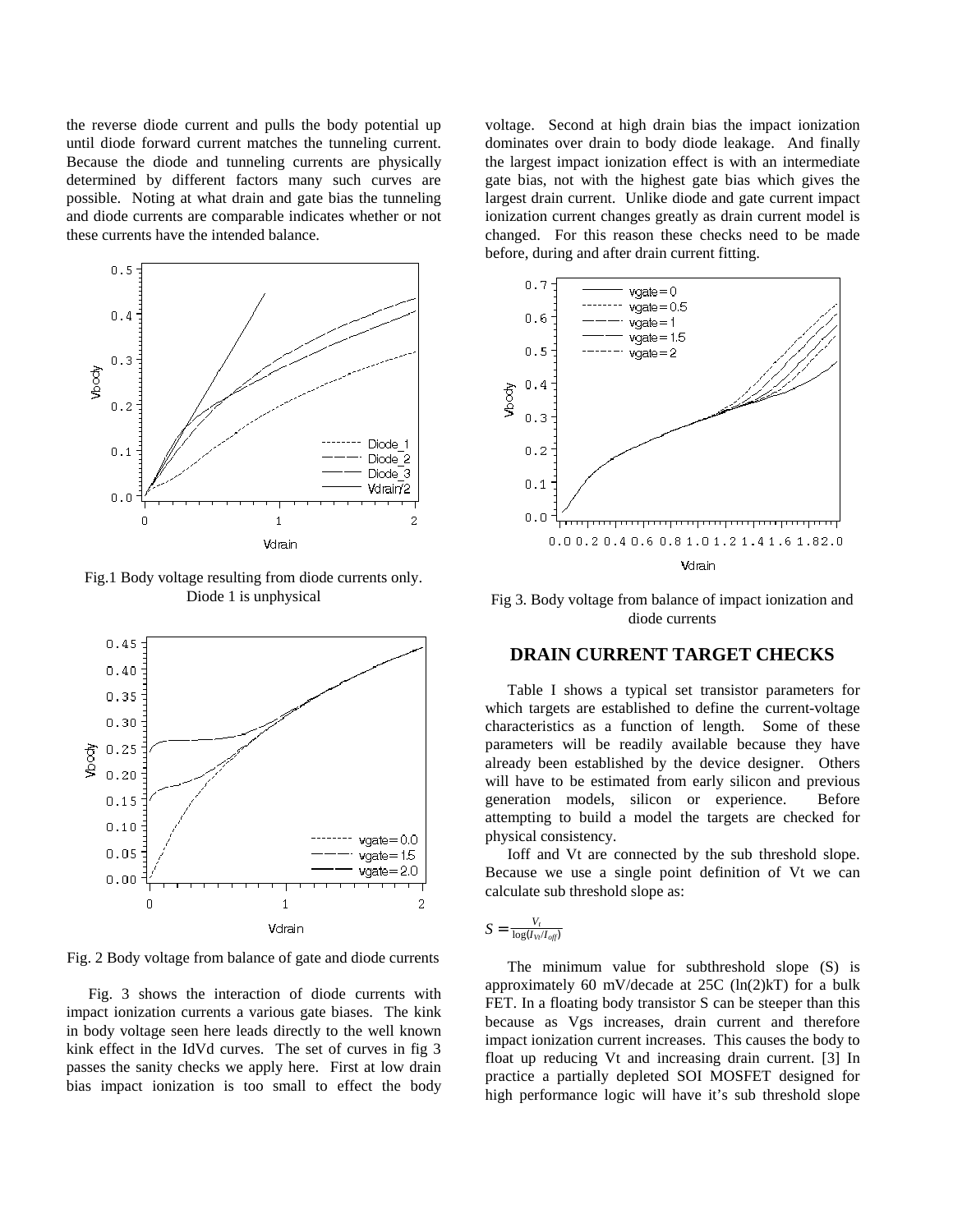degraded by drain induced barrier lowering and capacitive coupling of the channel to the body. Targets that require a sub threshold slope steeper than about 70 mV/decade or shallower than 110 mV/decade are probably not realistic.

If both Ioff and Vt are specified at more than one channel length the indicated sub threshold slopes should be consistent. If Vt is nearly the same at both lengths then S should also be similar. If the shorter channel has significant roll off of Vt then it should also have a shallower slope because both effects are caused by increased control of the channel charge by the source and drain.

Similarly the subthreshold slope at various widths or temperatures should be consistent. Our experience with shallow trench isolated SOI is that subthreshold slope is nearly constant down to very narrow devices although Vt can change significantly.

The variation of on current from nominal to minimum length should also be checked for reasonable behavior. Classically saturated current is proportional to overdrive squared and inversely proportional to channel length. However this relation assumes that saturation starts when the pinch off occurs at the drain end of the channel which is controlled by channel charge and mobility. In deep sub-micron NFETs, both SOI and bulk, saturation is primarily due to velocity saturation and current is approximately proportional to overdrive to the first power. For PFETs the hole mobility is lower and the behavior is a mix of both. Using the linear relationship leads to the following expected ratio of Ion at L=nominal and L=minimum:

| $I_{ON}(L_{MIN})$ | $(V_{dd} - V_T(L_{MIN}))$ $\cdot L_{NOM}$ |
|-------------------|-------------------------------------------|
| $I_{ON}(L_{NOM})$ | $(V_{dd}$ - $V_T(L_{NOM}))$ · $L_{MIN}$   |

This is generally an upper limit for both NFETs and PFETs because heavy pocket implants and series resistance degrade device currents on shorter devices.

In the deep sub micron regime really narrow devices show some rather strange behavior due to lithographic effects, dopant redistribution with the isolation and mechanical stress. None the less it is useful to apply the same simple model to determine the ratio of the transistor gains between the narrow and wide devices:

 $\frac{\beta_{Narrow}}{\beta_{Wide}} = \frac{I_{Narrow}W_{Wide}(Vdd-V_{TWide})}{I_{Wide}W_{Narrow}(Vdd-V_{TNarrow})}$ 

Ideally this ratio would be one. In practice a value less than 0.9 or greater than 1.1 suggests the narrow device targets may not be reasonable.

#### **DRAIN CURRENT MODEL CHECKS**

Once a model has been constructed that meets the transistor targets it is checked for various unphysical behaviors. A test for negative  $g_m$ ,  $g_{mbs}$  and  $g_{ds}$  is performed

at biases up to three times the normal operating voltage. It should be noted that very long channel MOSFETs with thin gate oxide can show negative  $g_m$  at low drain and high gate bias. This is due to gate tunneling current to the channel canceling a part of the channel current that would otherwise be measured at the drain.

Another physical effect seen in  $g<sub>m</sub>$  measurements of SOI devices is shown in fig. 4. The second peak in  $g<sub>m</sub>$  vs. Vgate (solid curve) is created when the current from the gate to the body becomes large enough to raise the body voltage (dashed curve) and reduce the threshold voltage.



Fig. 4 The effect of gate current on transconductance

A second set of checks involves plotting drain current and threshold voltage against channel length, channel width and temperature. The currents used are Ion, Ioff and linear current and the threshold voltages Vds=.05 and Vds=Vdd. Fig. 5 is an example where the model was adjusted trying to achieve a Ion/W (dashed curve) flat with W; Ioff/W (solid curve) drop significantly lower at narrow W and Vt rolling up significantly at narrow W. We believe the these targets are physically reasonable; Vt is driven by dopant effects and Ioff follows from Vt. For Ion the Vt effect is countered by the change in mobility at narrow channels. [4] At minimum W the model matches the targets but the intermediate W region is not well behaved. To minimize such problems our fitting methodology tries to keep currents and threshold voltages monotonic with W during the fitting.

Fig. 6 shows Ion, Ioff and Vt vs. channel length. In this case the bumps in Vt and Ioff are physically real. The rise in Vt with channel length is due to strong pocket implants near the source and drain and the sudden drop at short channel is due to the normal short channel effect and drain induced barrier lowering. Because off current depends exponentially on Vt it shows a corresponding dip while on